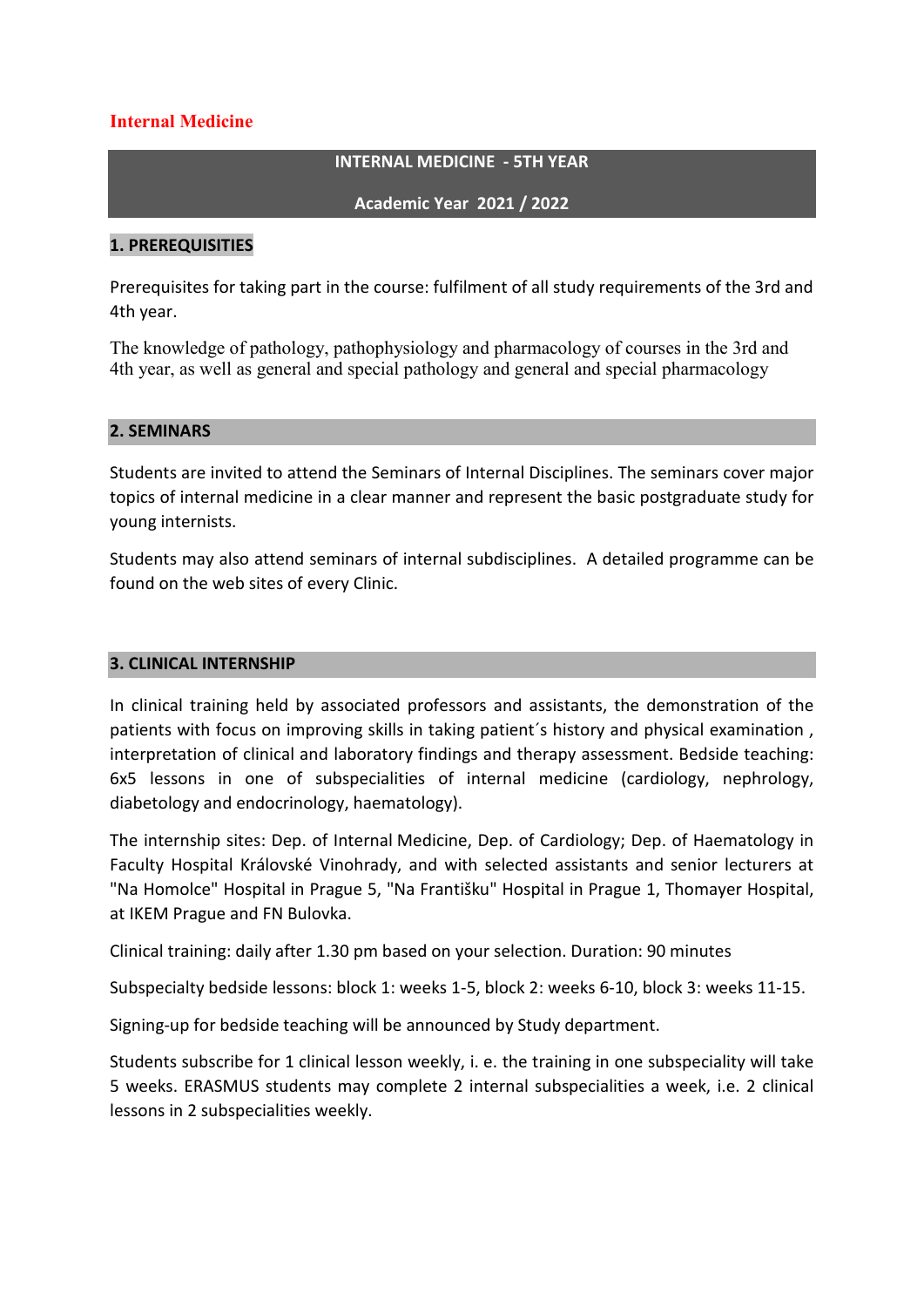It is strongly recommended to cover as many subspecialties as possible. Attendance forms: available at the secretariat of the chair of Internal Medicine (building N, 3rd floor) at the beginning of the semester.

Other requirements for bedside teaching: clean white coat, stethoscope, indoor shoes depending on the instructions of a given hospital department. Students are strictly reminded not to attend bedside teaching if having respiratory or gastrointestinal infection and in case of epidemiologically significant history especially in connection with COVID-19.

Alternative dates for missed lessons may be arranged with teachers. In case of a more significant absence, talk to the Head of the Chair of Internal Medicine. Students with individual study plan and Erasmus students are requested to contact the Head of the Chair of Internal Medicine. The Erasmus students from Third Faculty of Medicine before leaving for Erasmus studies abroad will personally discuss the program of the other university with the Head of the Chair of Internal Medicine.

It is obligatory to perform hand hygiene, to wear face masks and to follow instructions of the departments, where the internships take place.

For the entire academic year, 6 absences at max. will be tolerated.

# **4. CREDIT**

The subject internal medicine I is completed by credit.

Credit will be given after completion of all bedside training lessons upon delivering the attendance sheet to the box of the secretariat of the Department of Internal Medicine (before make a copy). Confirmation of attendance must be always registered in the internal medicine 5th year. sheet - teacher's signature and stamp.

### **Literature:**

Parveen Kumar & Michal Clark: Clinical Medicine

Harrison´s Principles of Internal Medicine, 19th or 20th edition

Gerd Herold: Innere Medizin 2020, 2021

| Prof. MUDr. Michal Anděl, CSc., FCMA | MUDr. Marie Čecháková |
|--------------------------------------|-----------------------|
|                                      |                       |

Head of the Chair of Internal Medicine Organizer of studies of Internal Medicine I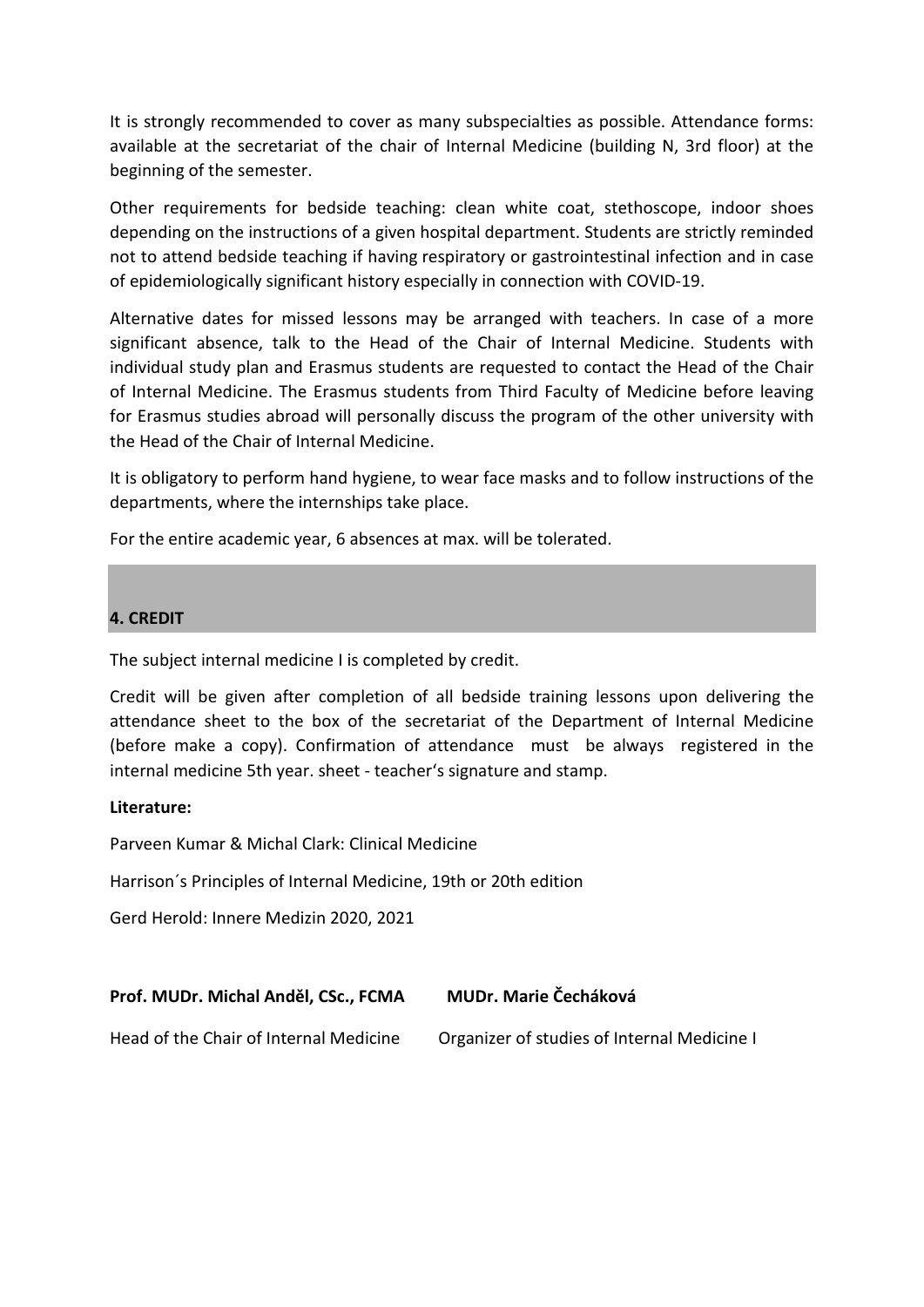# **Surgery**

To see personally the work of a surgeon in the surgical emergency. Students will take a part in the surgical emergency during weekends, every time after a deal made with the teacher. Moreover, students can participate in acute operations performed at this time

Weekend stay in surgical emergency is possible for maximally 2 students. Students can participate in work on emergency as well as in acute operations performed at this time.

To get the credit: fulfill one-week stay (Saturday  $+$  Sunday  $8.00 - 20.00$ ) in the emergency of the department of surgery (100% participation necessary) during the whole academic year.

The students must pick up the credit form (card) at the secretary of the Dpt. of Surgery Mrs. Hamouzová.

# **Orthopaedics**

**Students are advised on careful study and preparation of their individual learning plans.** Lessons (practical training or seminar) begins at the appointed hour. For the practical training students will have clean white gowns and hospital shoes. The key from the dressing room is available at the lodge of pavilion "H". Seminars are held in the lecture hall without gowns in hospital shoes. Tutor is **Jiří Skála-Rosenbaum, MD, PhD, Prof**.

### **1. Interactive case study seminars (Monday, 14,00-15,30):**

Each student completes 4 of 6 seminars in selected block. The maximum number of students in one seminar is 50:

Degenerative spine Osteoarthritis and arthroplasty Open fractures Low back pain Traumatology and war Developmental dysplasia of the hip

### **2. Night duty (Monday 16,00-21,00):**

Work in traumatological emergency, practical training in the operating theatre

Winter: 1.-19. Week Summer: 1.-19. week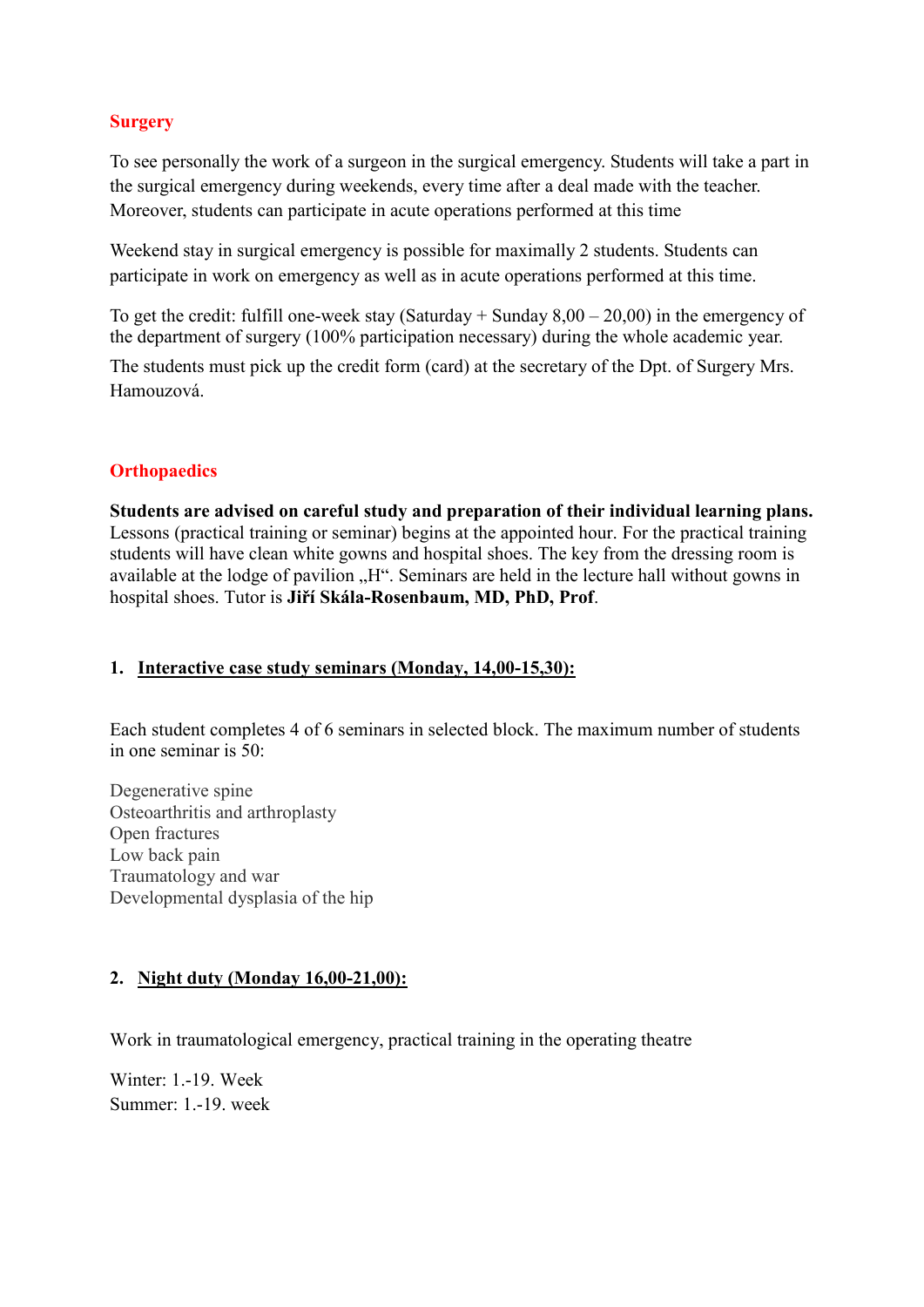Each student completes one night duty in the winter or the summer semester with a teacher according to his/her own choice. They will register no later than by Friday of the preceding week. The maximum number of students in one practical training is 2.

# **3. Outpatient dept. (Monday 13,30-15,00) – pavilon "M":**

Work in sonograph outpatient dept. - Ježek Jakub

Winter 1.-19. Week Summer 1.-19. week

Students will complete one practical training in the sonography outpatient department in the winter or summer term with a teacher according to their own choice. They will register no later than by Friday of the preceding week. The maximum number of students in one practical training is 2.

List of recommended literature:

D.J. Dandy, D.J. Edwards: **Essential Orthopaedics and Trauma.** 5<sup>th</sup> edition. Churchill Livingstone Elsevier, 2009

T. Duckworth, C.M. Blundell: **Orthopaedics and Fractures.** 4th edition. Wiley-Blackwell, 2010

D.L. Hamblen, H. Simpson: Adams's Outline of Orthopaedics. 14<sup>th</sup> edition. Churchill Livingstone, 2010

M. Hochberg et al.: **Rheumatology.** 6<sup>th</sup> edition. Elsevier Mosby, 2015

T.O. White et al.: **McRae´s Orthopaedic Trauma and Emergency Fracture Management.** 3<sup>rd</sup> edition. Elsevier, 2016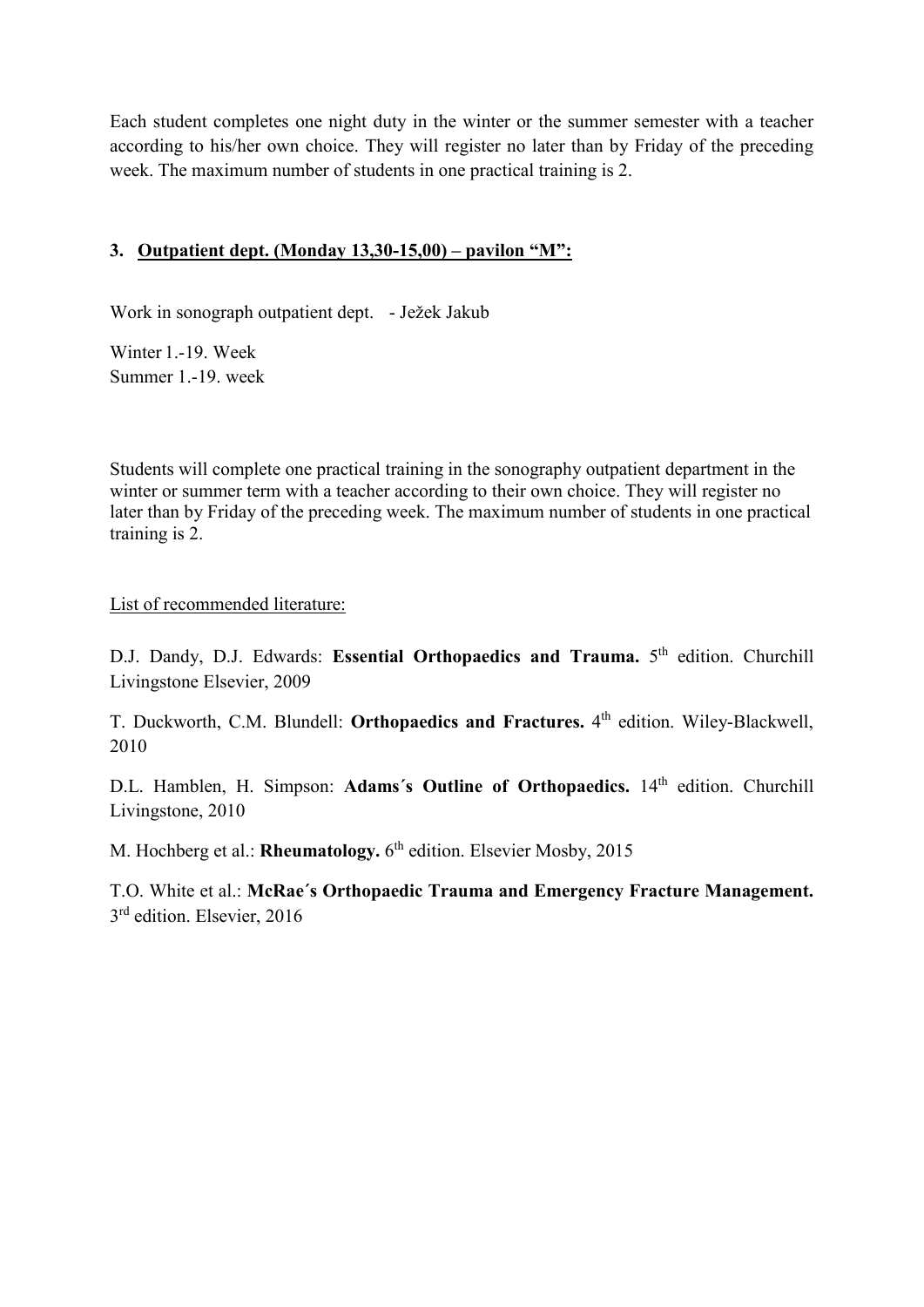# **Urology**

Coordinator: MUDr. Jindřich Šonský, FEBU, [jindrich.sonsky@fnkv.cz](mailto:jindrich.sonsky@fnkv.cz)

MUDr. Alexandra Gregušová, [alexandra.gregusova@fnkv.cz](mailto:alexandra.gregusova@fnkv.cz)

Tuition runs from 13.30 to 15.00 in building H FNKV for details see particular Practice or Seminar.

White coat and clean shoes are needed for Practices.

Tuition in fifth year continues to the theoretical block of Urology within NURG in previous year.

To obtain the credit it is necessary to attend 2 courses from all. Choose them according your preference.

# **Paediatrics**

### **Bedside teaching of Paediatrics:**

All students must wear white cloaks with name-tag attached and have their own stethoscope. In FNKV it is not necessary to change one´s shoes, in hospital Bulovka it is necessary. (There are available one-off sleeves in the hospital.)

Student cloakroom in FNKV is situated on the lower ground floor – room S.17. The key is located at the reception desk of the Dept. of Paediatrics – ground floor building M.

# **Bedside teaching with Dr. Peychl takes place in Bulovka Hospital, Dept. of Paediatrics, Building 15. There is also situated the student cloakroom.**

### **Teaching of Neonatology:**

The students will meet at 15:30 on the  $2<sup>nd</sup>$  floor of the Institute for the Care of Mother and Child (pediatric secretary), Podolské nábřeží 157, 147 00 Prague 4

Attending one neonatology bedside teaching session is a prerequisite for credit.

Neonatology tutor: prof. MUDr. Zbyněk Straňák,CSc., MBA

### **Conditions of CREDIT:**

All students must be present on 10 bedside sessions of Paediatrics and 1 bedside session of Neonatology.

+ must attend 10 seminars from paediatrics.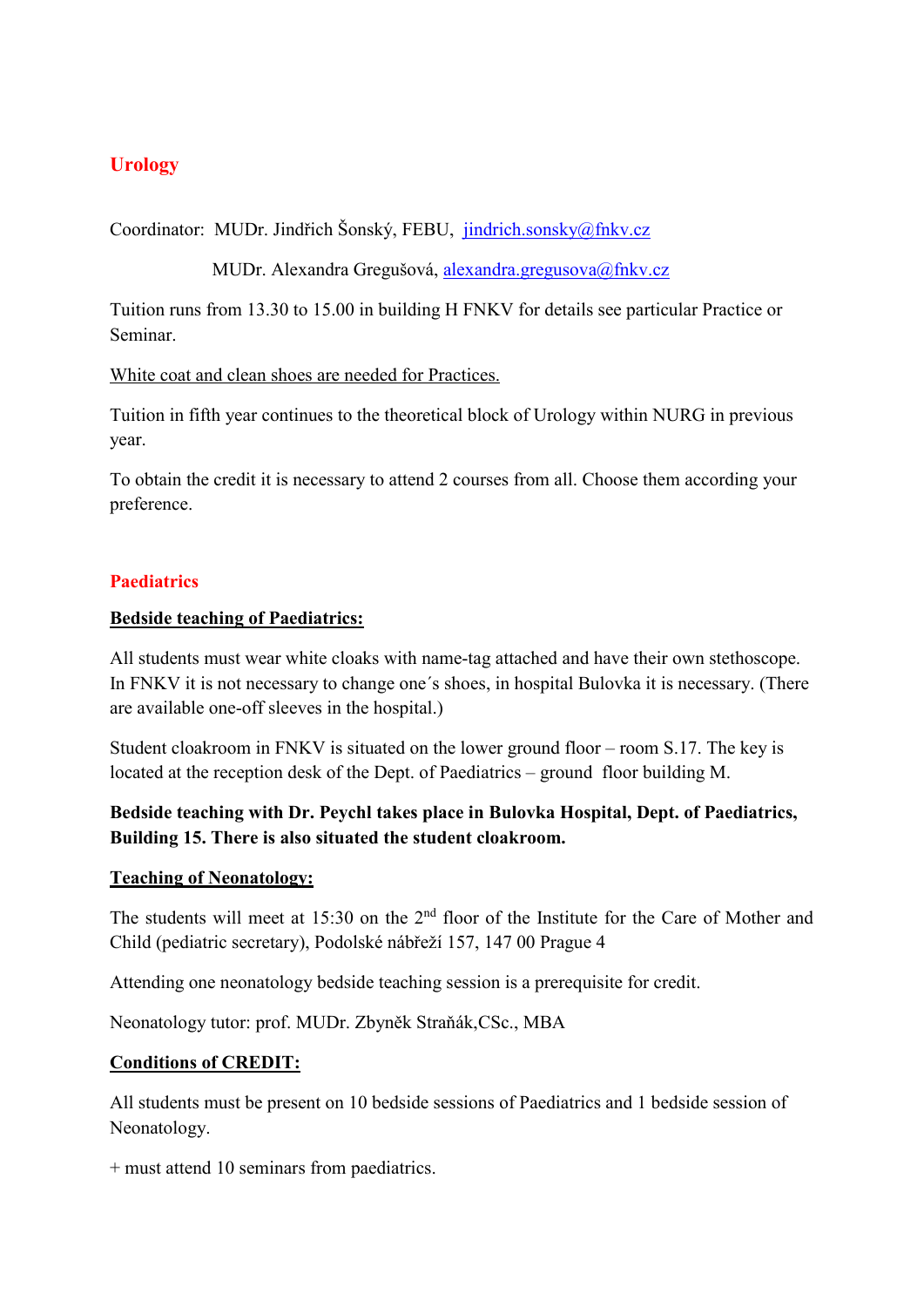# **Person responsible for teaching Paediatrics**:

Dr. David Marx: [david.marx@lf3.cuni.cz](mailto:david.marx@lf3.cuni.cz)

### **Clinical genetics**

Clinical genetics – coordination of the course:

Prof. MUDr. Marie Černá, DrSc., marie.cerna@lf3.cuni.cz

Requirements for credit:

- fulfilment of eight credits (8 seminaries or 8 seminar works, and all can be arbitrarily combined)

- attendance of the Dept. of Medical Genetics in Thomayer Hospital (if the week before the practical training will not stay logged on one, it will not take place)

- passing the test at minimum 60 points (terms of tests are provided in the schedule),consultation and looking for texts take place in one week after the test.

Thomayer Hospital; Vídeňská 800, Praha 4; [www.ftn.cz](http://www.ftn.cz/)  Dept. of Medical Genetics: head MUDr. Martina Langová, Ph.D.; martina.langova@ftn.cz

How to get there: Pavilion U, bus station Ústav mateřství - BUS No. 138, 193, 203

# **Gynaecology and Obstetrics**

Teaching is in the form of a weekly practical training (FNKV or ÚPMD Podolí according to the timetable) and 5 seminars.

The weekly block is complemented by **"night internship at the delivery room"**. The student will document this practice by delivery report printed by attending physician. Delivery room -"night" - according to SIS schedule (max 2 students per day)

Dates at ÚPMD Podolí - Tuesday, Thursday - beginning at 5 PM or Saturday beginning at 8 AM (the student will report in medical uniform to the attending physician in delivery room –  $4<sup>th</sup>$  floor)

Dates at FNKV - Tuesday, Thursday - beginning at 5 PM or Saturday beginning at 8 AM (the student will report in medical uniform to the attending physician in the delivery room (2nd floor)

(Students are registering for the practical training through SIS, they can cancel their attendance due to exceptional reasons max. 48 hours before the practice, excuse and